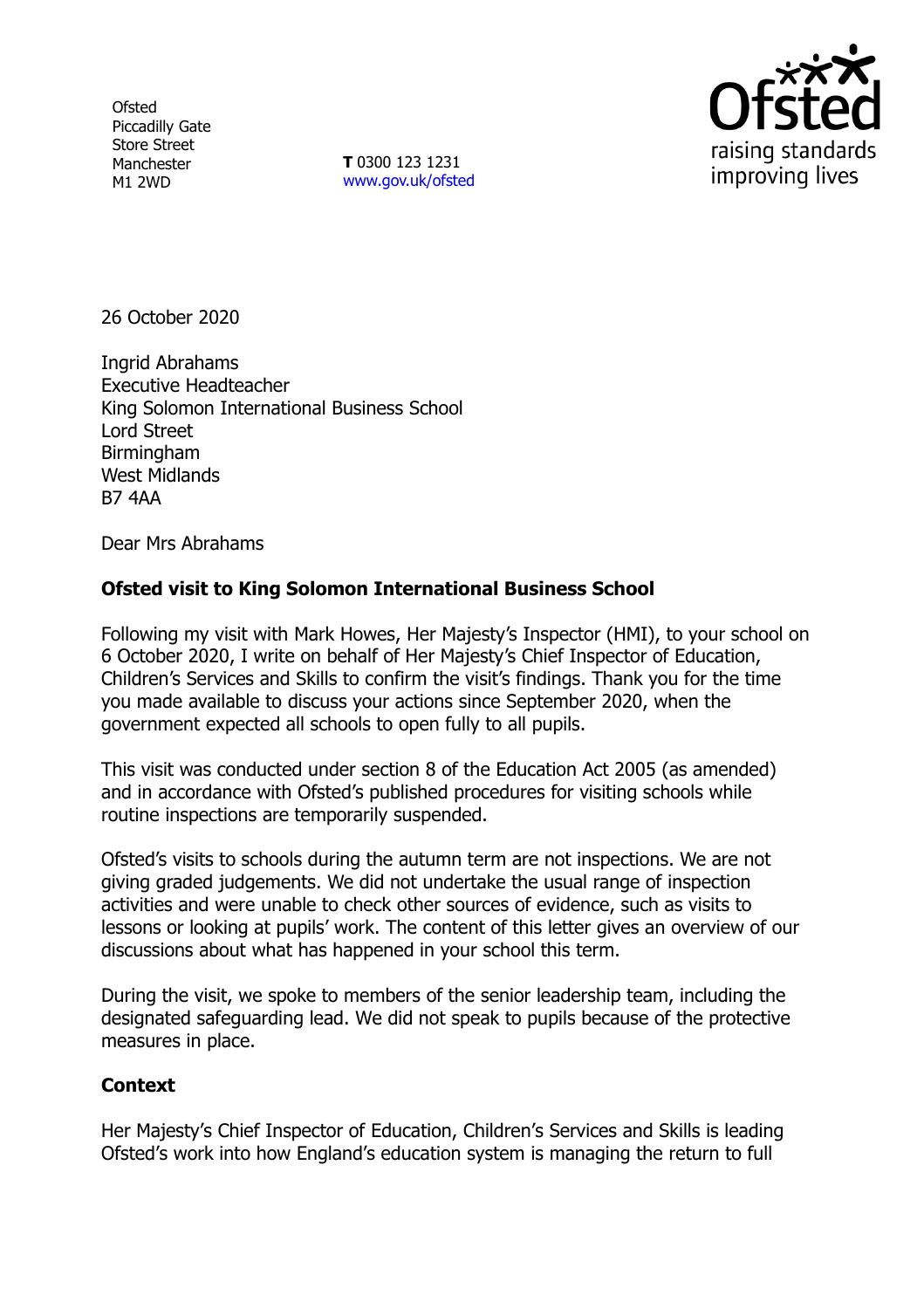

education for pupils, following an extended break in formal schooling due to the COVID-19 (coronavirus) pandemic.

In undertaking this focused work, HMI are visiting a broad range of schools. HMI will visit a sample of:

- approximately 1,200 schools across all Ofsted grades (outstanding, good, requires improvement and inadequate)
- maintained schools, academies and free schools, special schools and centres of alternative provision, including those in cities, and coastal, town or rural communities.

The information from this visit will feed into Ofsted's national reporting so that the insights can be shared with the government and the education sector. We did not find any significant concerns during the visit. In such a case, an inspection report would be published on our website and available to parents and carers.

We did not consider your response to COVID-19 during the spring and summer terms 2020, when the school was not open to all pupils.

## **From this visit, inspectors noted that:**

- The school opened fully to all pupils on 3 September 2020.
- You told us that the overall rate of attendance is lower than normal for this time of year. You attributed this entirely to COVID-19-related absences. You said that you have communicated to parents the expectation of regular attendance for their children through newsletters, website information and text messages.
- Leaders in both the secondary and primary phases have prioritised English, mathematics, science, religious education (RE) and personal, social and health education (PSHE).
- Leaders have assessed the phonics knowledge of pupils in the early years and primary phase. They said that they have already started to address this through planned additional support.
- In mathematics, primary leaders are focusing on closing learning gaps in place value, multiplication and division, and reading and writing numbers up to 100.
- Plans are in place to assess where primary-phase pupils have missed learning in the foundation subjects later this term. Leaders said that they have prioritised physical education (PE) after the period when schools were only open to some children due to COVID-19 restrictions. Pupils in the primary phase and in early years are studying their normal curriculum in all subjects except music, which is due to resume after the autumn half term.